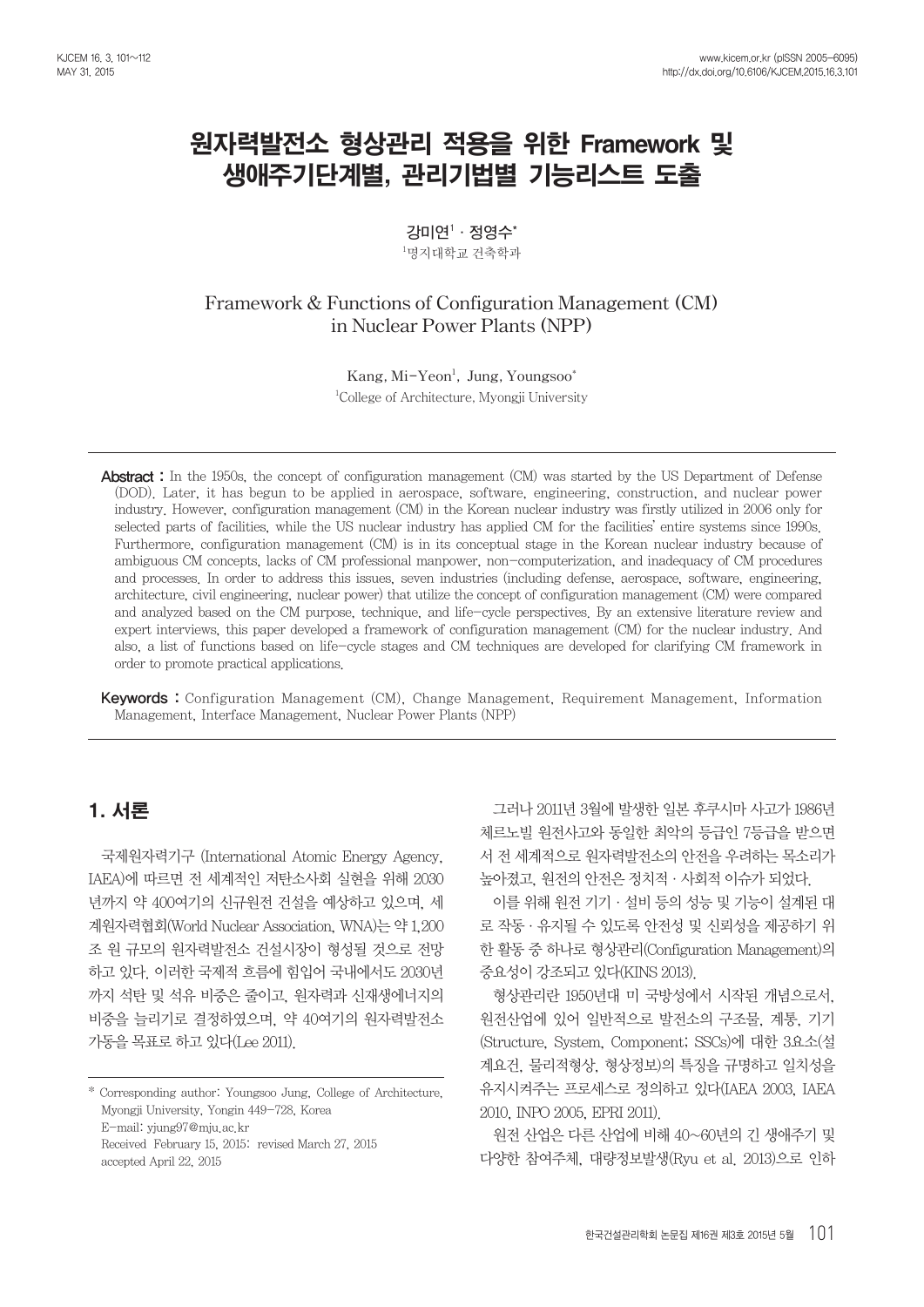여 원전 생애주기 내 모든 정보의 지식화 및 정보화가 요구되 며(Yu 2011), 이러한 관점에서 형상관리의 중요성이 강조되 고 있다. 그러나 아직까지 형상관리를 위한 프로세스 및 절차 가 미흡하며(IAEA 2003), 형상관리라는 모호한 개념(KINS 2013)으로 실제 사업에 적용하기에는 어려움이 있다.

특히 한국 가동원전에 대한 형상관리 적용에 있어서, 앞서 서술한 문제점을 포함하여 형상관리 인력부족, 운영체계 전 산화 부족(KINS 2013) 등으로 형상관리 활용이 미흡한 실정 이다.

따라서 본 연구에서는 여러 관련 산업에서 활용하고 있 는 형상관리 개념을 비교분석함으로써 원전건설 형상관리 Framework를 도출하고, 이를 실제 원전사업에 적용하기 위 한 구체적인 방법을 제시하는데 그 목적이 있다.

연구방법으로는, 형상관리 관련 문헌고찰을 통해 먼저 1) 형상관리를 활용하고 있는 7개 산업에서 형상관리의 활용목 적, 관리기법, 생애주기 관점을 비교분석하였다. 다음으로 는 2) 원전산업에서의 공통적인 형상관리 관리대상 및 관리 요소를 정의하여 원전 형상관리 Framework를 도출하였으 며, 마지막으로 3) 생애주기단계별·관리기법별 형상관리 기 능리스트 항목을 세부적으로 정의함으로써 원전 형상관리 Framework 개념을 구체화하였다.

# 2. 형상관리 문헌고찰

형상관리는 1950년대 미 국방성 (Department of Defense; DoD)에서 시작된 개념으로서, 미 국방산업뿐만 아니라 항공 우주산업에서도 설계 및 제품제작단계에서 발생되는 안전관 련 이슈를 다루기 위해 형상관리 개념을 도입하였으며, 이를 시작으로 다양한 산업으로 확산되어왔다(DoD 2001, Burgess et al. 2005). 소프트웨어 산업에서는 1980년대에 형상관리 개념을 처음 적용하여(Bersoff 1984) 현재까지 가장 형상관 리를 활발하게 활용하고 있는 산업 중 하나로, 이후 1987년 에 형상관리 개념정의 표준인 ISO 9000과 1995년에 형상관 리 프로세스 표준인 ISO 10007을 통해 모든 산업 전반에 걸 친 제품에 적용할 수 있는 형상관리 표준을 개발하였으며(ISO 2003, ISO 2005), 1990년대에는 건설분야까지 폭넓게 활용되 기 시작하였다(MBTA 2011). 원전산업에 있어서는 미국의 경 우 1990년대에 일찍이 가동원전의 전 계통을 대상으로 형상 관리를 적용하기 시작하였으나, 국내에서는 그보다 훨씬 후인 2006년에 처음으로 일부 계통을 대상으로 가동원전에 형상관 리를 적용하기 시작하였으며(KINS 2013), 우리나라 원전산업 에서는 아직까지 형상관리가 개념적용 단계인 것으로 보인다. 이러한 형상관리의 역사적 배경을 바탕으로 문헌고 찰을 통해 형상관리 국제표준인 ISO 9000(2005)과 ISO 10007(2003), 그리고 형상관리를 활용하고 있는 7개 산업(군 수, 항공우주, 소프트웨어, 엔지니어링, 건축, 토목, 원전)에 서 형상관리 활용목적, 관리기법, 생애주기 관점으로 비교분 석하였으며, 이는 Table 1과 같다.

### **2.1 형상관리 활용목적**

먼저 형상관리 활용목적에 있어, 7개 산업 및 ISO 표준 모 두 공통적으로 형상관리를 통한 변경관리의 중요도가 가장 높았으며, 특히 군수·항공우주뿐만 아니라 원전산업에서 안 전관리를 위한 형상관리의 중요성을 강조하고 있었다.

또한 항공우주·건축·원전산업의 경우 안전문제와 직결 되는 품질보증을 위해 형상관리 활용의 중요성을 인식하고 있었으며, 소프트웨어산업에서는 관점은 다르지만 형상관리 에 있어 품질보증에 대해 가장 중요하게 다루고 있는 분야 중 하나였다. 소프트웨어산업에서 의미하는 소프트웨어 품질보 증(Software Quality Assurance)이란, 전 생애주기에 걸쳐 소프트웨어제품과 이의 개발 프로세스가 품질요건에 부합하 도록 관리하는 것으로 정의하고 있었으며, 이러한 소프트웨 어 품질보증의 목표를 실현할 수 있도록 하는 것이 소프트웨 어 형상관리(Software Configuration Management, SCM) 라고 정의하고 있다(IEEE 1990, Scott and Nisse 2001).

또한 형상관리를 통한 원가 및 공정관리에 있어서는 군 수·항공우주·건축·토목산업에서는 중요하게 다루고 있었 지만, 아직까지 원전산업에서는 형상관리와 원가 및 공정관 리와의 연계성에 대한 인식이 부족한 것으로 나타났다.

#### **2.2 형상관리 기법**

형상관리기법에 있어서는, 소프트웨어산업을 제외하고는 모든 산업에서 공통적으로 변경관리, 요건관리, 정보관리, 인 터페이스 관리를 주요기법으로 언급하고 있었다.

소프트웨어산업의 경우 형상관리를 통한 변경관리를 중심 으로 버전관리, 빌드관리, 릴리즈관리를 주요 기법으로 정의 하고 있었으며, 군수·원전산업에서는 위에서 언급한 4가지 주요기법 외에 변경사항에 대한 추적관리를 위한 소프트웨어 형상관리까지 고려하고 있었다.

또한 엔지니어링 산업의 경우, Carnduff et al.(2004)에서 는 Version Binding을 통해 형상들 사이의 version이 위계구 조를 갖도록 조합하는 방법을 제안하였으며, 아직까지 형상 관리의 개념이 버전관리, 변경관리로 국한되어 적용되고 있 었다.

건축 및 토목 산업에서는 변경, 요건, 정보, 인터페이스관 리 외에 기준선 관리(Baseline Management)도 언급하고 있 었으며, 기준선(baseline)이란 프로젝트의 milestone 또는 특 정 시점에서 형상 항목(Configuration Item, CI)과 관련하여 승인된 문서를 정의하고 변경발생 시 참고기준으로서 활용 되는 것으로, 전 생애주기에 걸쳐 해당 형상항목에 대해 기술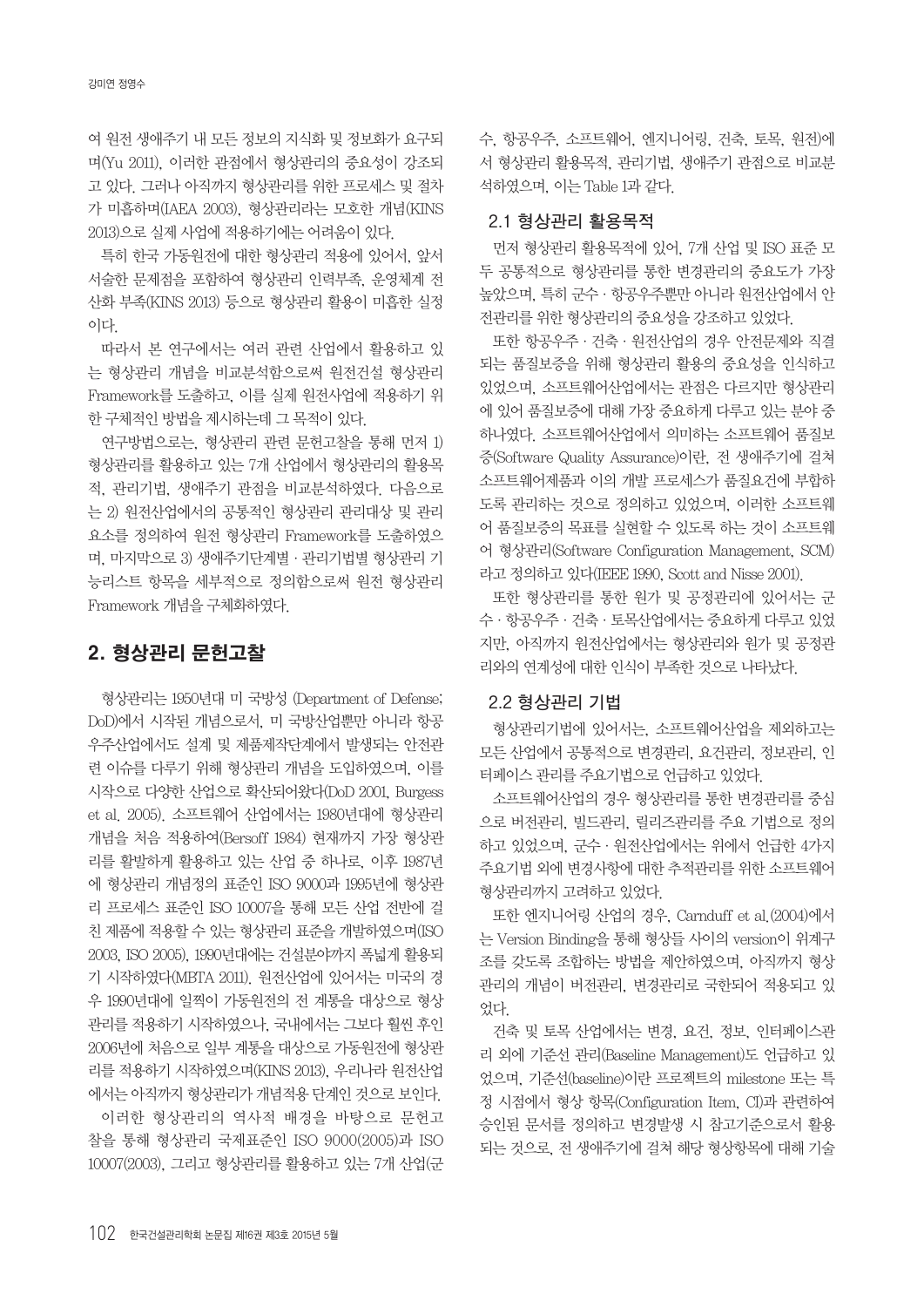Table 1. Literature Review of Configuration Management (CM) **Table 1. Literature Review of Configuration Management (CM)**

| Kang and<br>(2015)<br>Jung                               | /NNPP <sup>2</sup><br>ONPP <sup>1</sup> |                  | $\bullet$    | $\bullet$                |              |                |                       | Risk Mgmt.<br>Planning<br>Mgmt.                          | $\blacksquare$ |                            |                            |                 | Configuration Configuration<br>Software<br>Mgmt. |                                         |                                        |                          |                            |                          |                          |                          |                                                                              |
|----------------------------------------------------------|-----------------------------------------|------------------|--------------|--------------------------|--------------|----------------|-----------------------|----------------------------------------------------------|----------------|----------------------------|----------------------------|-----------------|--------------------------------------------------|-----------------------------------------|----------------------------------------|--------------------------|----------------------------|--------------------------|--------------------------|--------------------------|------------------------------------------------------------------------------|
| (2011)<br>EPRI                                           | /NNP $P^2$<br>ONPP <sup>1</sup>         | 1990s            | $\bullet$    | $\circlearrowright$      | $\bullet$    | $\mathsf{L}$   | $\mathbb I$           | I                                                        | $\bullet$      |                            |                            |                 | Software<br>Mgmt.                                | $\mathbf{I}$                            |                                        | O                        |                            | 0                        | 0                        | $\overline{\phantom{a}}$ |                                                                              |
| <b>IAEA (2010)</b>                                       | ONPP <sup>1</sup>                       | $\mathbb{I}$     | $\bullet$    | $\circ$                  | $\bullet$    | 0              | $\mathbf{I}$          | I                                                        | $\bullet$      |                            |                            |                 | Configuration<br>Work Mgmt.<br>Software<br>Mgmt. | $\mathbf{I}$                            |                                        | I                        |                            | œ                        |                          | $\overline{\phantom{a}}$ |                                                                              |
| $\frac{\text{NPO}}{\text{2005}}$                         | ONPP <sup>1</sup>                       |                  | $\bullet$    |                          |              |                | $\mathbb{I}$          | $\overline{\phantom{a}}$                                 | 0              |                            |                            |                 |                                                  | $\mathbf{I}$                            |                                        | $\overline{1}$           |                            |                          |                          |                          |                                                                              |
| <b>IAEA</b><br>(2003)                                    | ONPP <sup>1</sup>                       | $\mathbf{I}$     | $\bullet$    | $\,$ $\,$                | $\bullet$    | C              | $\mathord{\mathbb L}$ | Information<br>Mgmt.                                     | $\bullet$      |                            |                            | Q               | J.                                               | $\mathbf{I}$                            |                                        | I                        |                            | ●                        | Œ                        |                          |                                                                              |
| MBTA<br>(2011)                                           |                                         | 1990s            |              | $\overline{\phantom{a}}$ |              | J.             | $\mathsf I$           | $\overline{\phantom{a}}$                                 | $\bullet$      | 1                          |                            |                 | Baseline<br>Mgmt.                                | $\mathbf{I}$                            |                                        | Œ                        |                            | 0                        | $\mathbf{I}$             | $\overline{\phantom{a}}$ |                                                                              |
| Steinberg Admiari and<br>Williams<br>(2010)              | Civil Engineering                       | $\mathbb{I}$     | $\bullet$    | $\overline{\phantom{a}}$ |              | $\circledcirc$ | $\circledcirc$        | Scope<br>Mgmt.                                           | $\bullet$      |                            |                            |                 | Baseline<br>Record<br>Mgmt.<br>Mgmt.             | $\overline{\phantom{a}}$                |                                        |                          |                            | $\mathsf I$              | $\mathsf I$              | $\overline{\phantom{a}}$ |                                                                              |
| (2010)<br>Otero<br>and                                   |                                         |                  | $\bullet$    | $\,$ $\,$                |              | $\circledcirc$ | $\circledcirc$        | I                                                        | $\bullet$      |                            | Œ                          |                 | Baseline<br>Mgmt.                                | $\mathbf{I}$                            |                                        |                          |                            | $\mathbf{I}$             | 0                        |                          |                                                                              |
| Ko and Park<br>(2009)                                    | Architecture                            | $\mathsf I$      | $\bullet$    | $\overline{\phantom{a}}$ |              | $\mathbf{I}$   | $\circledcirc$        | Deliverable<br>Risk Mgmt.<br>Planning<br>Mgmt./<br>Mgmt. |                |                            | $\mathbf{I}$               |                 | $\mathbf{I}$                                     | $\mathbf{I}$                            |                                        |                          |                            | $\mathbf{I}$             |                          | $\overline{\phantom{a}}$ |                                                                              |
| Schenk<br>(1985)                                         |                                         |                  | $\bullet$    | $\circ$                  |              |                | $\mathbf{I}$          | I                                                        | $\bullet$      |                            | т                          |                 | Baseline<br>Mgmt.                                | L                                       |                                        | T                        |                            | $\overline{\phantom{a}}$ | 0                        |                          |                                                                              |
| Carnduff<br>(2004)<br>et al.                             | Engineering                             | $\mathbb{L}$     | $\mathbb{I}$ | $\,$ $\,$                |              |                | $\mathbf{I}$          | Version<br>Mgmt.                                         | т              | $\overline{\phantom{a}}$   | $\mathbf{I}$               |                 | Version<br>Binding                               | $\mathbf{I}$                            |                                        | $\overline{\phantom{a}}$ |                            | $\mathbf{I}$             | $\mathbf{I}$             | $\overline{\phantom{a}}$ |                                                                              |
| 10007<br>$(2005)$ $(2003)$<br><b>OSI</b><br> 0000<br>ISO | $\equiv$                                | 1995<br>1987     |              | $\bullet$                |              |                | $\mathbf{I}$          | $\overline{\phantom{a}}$                                 | $\bullet$      |                            |                            | Q               | $\mathbf{I}$                                     |                                         | the lifecycle<br>throughout            | of product               |                            |                          |                          |                          |                                                                              |
| IEEE<br>(1990)                                           | Software                                | <b>1980s</b>     |              | 0                        |              |                | $\mathbf{I}$          |                                                          | $\bullet$      | $\overline{\phantom{a}}$   | $\mathbf{I}$               |                 | Version Mgmt.<br>Release Mgmt<br>Build Mgmt.     | & Requirement<br>exploration<br>Concept | Implementation,<br>Design &<br>Test    |                          | Installation &<br>Checkout |                          | $\overline{\phantom{a}}$ | $\overline{\phantom{a}}$ |                                                                              |
| Bersoff<br>(1984)                                        |                                         |                  |              |                          |              |                | $\mathbf{I}$          | $\overline{\phantom{a}}$                                 |                |                            | т                          |                 | $\mathbf{I}$                                     | $\overline{\phantom{a}}$                | т                                      | $\overline{1}$           |                            | $\overline{1}$           | $\mathbf{I}$             |                          |                                                                              |
| (2013)<br>et al.<br>$\overline{\times}$                  |                                         |                  |              |                          |              | $\circledcirc$ | $\circledcirc$        |                                                          | 0              |                            |                            |                 |                                                  | L                                       |                                        |                          | facture<br>Manu            |                          |                          |                          |                                                                              |
| <b>Burgess</b><br>(2005)<br>et al.                       | Aerospace                               | <b>1950s</b>     | $\bullet$    | $\bigcirc$               | $\bullet$    | J.             | $\mathbf{I}$          | $\overline{\phantom{a}}$                                 | $\bullet$      | -1                         | O                          | $\bullet$       | $\mathbf{I}$                                     | $\mathbf{I}$                            | Design Design                          |                          | facture<br>Manu            |                          | Support Service          |                          |                                                                              |
| 10001                                                    | Defense                                 | <b>1950s</b>     | $\bullet$    | $\mathsf I$              | $\circ$      | $\circledcirc$ | $\circledcirc$        | I                                                        | 0              |                            |                            |                 | Configuration<br>Software<br>Mgmt.               | Development<br>Technology<br>Concept &  | Demonstration<br>Development<br>System |                          | Production &<br>Deployment |                          | Support                  |                          |                                                                              |
|                                                          | Area                                    | Application Time | Change Mgmt. | Quality Assurance        | Safety Mgmt. | Cost Control   | Schedule Mgmt.        | Others                                                   | Change Mgmt.   | Requirement<br><b>Mgmt</b> | Information<br><b>Mgmt</b> | Interface Mgmt. | <b>Others</b>                                    | Planning                                | Engineering                            | Procurement              | Construction               | (Commissioning)          | <b>O&amp;M</b>           | Decommissioning          | 1 ONPP (Operating Nuclear Power Plants)<br>2 NNPP (New Nuclear Power Plants) |
| $\supset$ mentioned<br>© covered<br>focused              |                                         |                  |              |                          |              |                | $\overline{5}$        | Purpose                                                  |                |                            | $\delta$                   | Technique       |                                                  |                                         | Life cycle                             |                          |                            |                          |                          |                          |                                                                              |

원자력발전소 형상관리 적용을 위한 Framework 및 생애주기단계별, 관리기법별 기능리스트 도출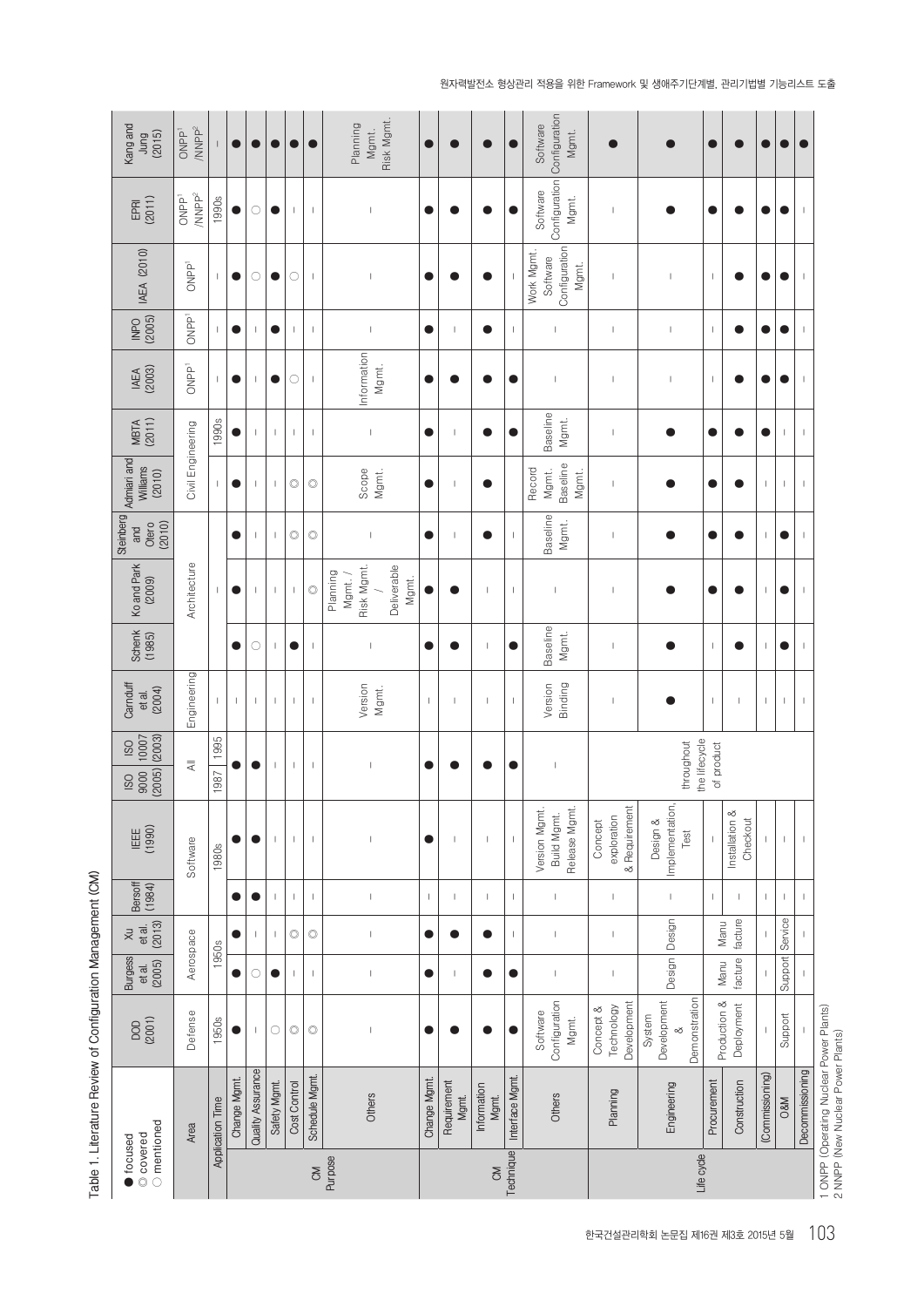적/관리적 방향을 제시할 수 있다(IEEE 1990, DOD 2001). 이 렇듯 건축 및 토목 산업에서는 각 생애주기단계별 형상항목 에 대한 기준선을 정의 및 문서화하여 이의 변경을 통제하는 기준선 관리를 형상관리의 세부 기법으로서 언급하고 있다.

마지막으로 원전산업에서는 변경, 요건, 정보관리와 더불 어 참여자들 사이의 업무 및 문서의 관계를 정의하는 인터 페이스관리, 작업관리 또한 중요도가 높은 것으로 나타났다 (IAEA 2003, IAEA 2010, EPRI 2011).

#### **2.3 생애주기**

형상관리 생애주기에 있어 군수·항공우주·소프트웨 어·ISO 표준의 경우 건설분야와는 생애주기가 상이했지만, 각 단계별로 수행하는 업무를 중심으로 건설산업 생애주기와 비교분석하여 매칭한 결과이며, 제품개발(기획)단계부터 엔 지니어링, 제작, 운영(서비스) 단계까지 폭넓게 적용하고 있 었으나, 대부분 변경관리 중심의 업무구성이었다. 또한 엔지 니어링 산업에서는 설계단계를 중심으로 설계변경관리, 버전 관리를 위해 형상관리를 활용하고 있었으며, 건축 및 토목 산 업에서는 설계, 시공, 운영단계를 중심으로 형상관리를 활용 하고 있었으나, 그 범위자체가 역시 단계별로 발생하는 변경 사항을 다루기 위한 변경관리 중심의 업무구성이었다.

마지막으로 원전산업의 경우 운영원전 및 신규원전을 대상 으로 하는 EPRI(2011)를 제외하고는 대부분 운영원전을 대상 으로 시공부터 시운전, 운영단계까지 형상관리를 적용하고 있었으며, 설계 및 시공단계에 집중되어 있는 노력을 전 생애 주기로 확대할 필요성을 확인할 수 있었다.

종합하자면 원전산업에서의 형상관리 개념을 도출하기 위 해 형상관리를 활용하고 있는 7개 산업에서 형상관리 활용목 적, 관리기법, 생애주기관점에서 비교분석을 하였으며, 그 결 과 원전산업의 경우 다른 산업에 비해 특히 발전소의 안전, 품질보증을 주요 목적으로 변경, 비용 및 일정관리, 기획관 리, 리스크관리까지 고려하고 있었으며, 관리기법에 있어서 는 변경, 요건, 정보, 인터페이스관리가 가장 빈도가 높았고, 그 외에 소프트웨어 형상관리를 통해 변경발생 시 추적관리 도 적용하고 있었다.

마지막으로 생애주기에 있어서는 원전산업의 경우 주로 설 계·시공단계에서의 변경관리에 국한되어 있어 이를 전 생애 주기로 확대할 필요가 있었다. 본 장의 이러한 형상관리 관련 문헌고찰 비교분석 결과를 종합하여 다음 장에서는 원전 형 상관리 Framework를 제안하였다.

### 3. 원전 형상관리 Framework

2장에서 형상관리를 활용하고 있는 7개 산업에서의 형 상관리 선행연구 비교분석을 바탕으로 기존의 형상관리 개 념을 구체화함과 동시에 원전산업에서의 형상관리를 위한 Framework 및 고려요소를 도출하였으며, 본 연구에서는 원 전 형상관리 Framework를 Fig. 1과 같이 정의하였다.

본 논문에서 정의하는 원전 형상관리란, '원전 안전 및 품 질보증을 목적으로 전 생애주기에 걸쳐 효율적으로 변경, 요 건, 정보, 인터페이스 관리를 하는 종합적인 관리체계로서, 변경발생 시 추적관리를 위해 모든 생애주기데이터는 자동연 계를 통해 정보시스템으로 관리하는 것'을 의미한다. 여기에 서 변경에 따른 안전성 검토뿐만 아니라 비용평가, 일정분석 과 같은 엔지니어링 분석도 고려되어야 한다.

본 연구에서 정의한 원전 형상관리 Framework 개념을 바 탕으로 원전 형상관리의 관리대상, 관리요소에 대한 개념을 정의하였다.



**Fig. 1. Framework of Configuration Management (CM) in NPP**

#### **3.1 관리대상**

원전 형상관리 Framework 요소 중 관리대상은 발전소 의 구조물, 계통, 기기(Structures, Systems, Components, SSCs)를 의미한다. 먼저 구조물(Structure)은 지지(support) 또는 인클로저(enclosure)를 제공하는 구성요소(EPRI 2011) 로서 주로 발전소 시설물을 의미한다. 계통(System)은 발 전소의 특정 기능을 수행하기 위한 기기들의 집합으로 (EPRI 2011), Reactor coolant system, I&C System, HVAC system 등이 이에 해당한다. 마지막으로 기기(Component) 는 System의 구성요소로서(EPRI 2011), 펌프, 밸브, 파이프 등과 같은 기기들이 이에 포함된다.

#### **3.2 관리요소**

원전 형상관리에 있어 설계요건과 물리적형상, 그리고 형 상정보 간의 일치성을 관리하는 것은 시설물의 안전 및 효율 적 관리에 있어 매우 중요하다(IAEA 2003). 이를 위해 물리 적형상은 형상정보, 설계요건과 항상 일치성을 유지해야 하 고, 설계요건의 변경발생 시 반드시 물리적형상과 형상정보 에 반영이 되어야하며, 형상정보의 변경 또한 설계요건과 일 관성을 유지해야 한다(IAEA 2003, INPO 2005, EPRI 2011).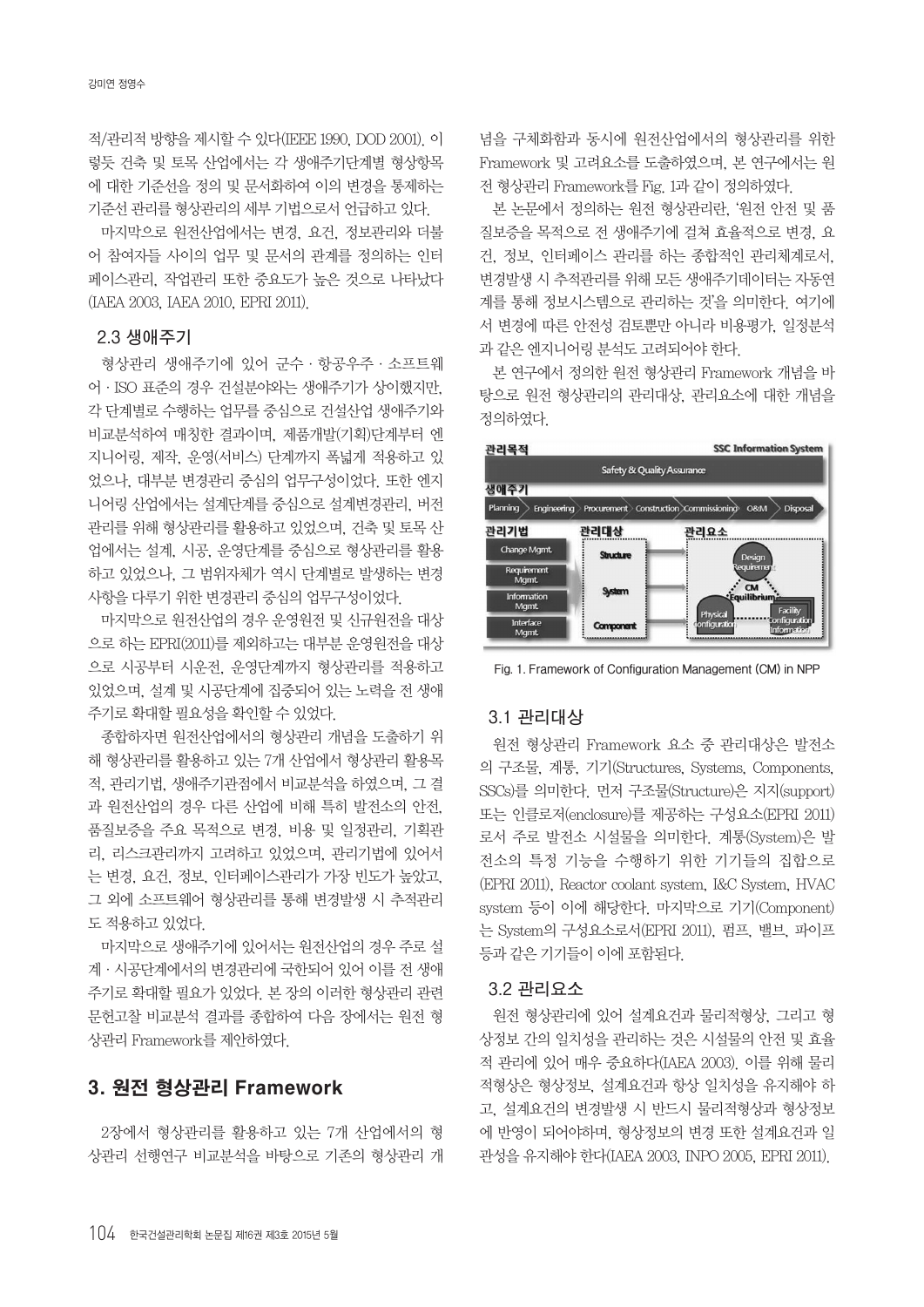

**Fig. 2. Relation of Design Basis, Design Margin, and Operating Margin**

먼저 Fig. 2에서 볼 수 있듯이 설계요건에서 설계기반 이 가장 넓은 의미로, 설계요건 및 운영형상을 포함하고 있다. "설계기반(Design Basis)"이란, 규제요건이나 발전소 분석 에 근거한 발전소 SSCs에 대한 최상위 기능적 요건을 말하 며(INPO 2005), SSCs에 대한 특정기능을 정의하는 정보인 설계기반기능(Design bases functions) 및 설계를 위한 참 조한계로서 관리되는 변수로 선정된 특정 값이나 값의 범위 를 의미하는 설계기반값(Design bases values)으로 구성된다 (10CFR50.2).

"설계요건(Design Requirement)"이란 발전소 SSCs에 대한 기술적 요건으로, 용량, 전압, 압력, 크기 및 치수, 한계치 및 설정치 등을 말하며, "운전형상(Operational Configuration)" 이란, 발전소 SSCs의 현재 상태(on/off, open/closed, operating/non operating)를 의미한다(IAEA 2003, IAEA 2010, INPO 2005).

형상관리란 설계기반 및 인허가요건에서 도출된 발전소

SSCs의 성능과 운전조건을 유지하기 위해서 설정된 값이나 값의 범위 내에서 설계여유도(Design Margin) 및 운전여유 도(Operating Margin)를 유지하기 위함이며, 이를 "여유도 관리(Margin Management)"라고도 정의한다(KINS 2013). 이를 통해 설계기반(Design Bases)과 인허가기반(Licensing Bases)내에서 발전소가 운전되고 있음을 의미함과 동시에 원 전 형상관리의 본질적인 목적인 발전소의 안전 운전에 대한 신뢰성을 제공할 수 있다.

다음으로 "물리적형상(Physical Configuration)"이란 발 전소 그 자체를 의미하는 것으로 발전소 SSCs의 실제 물리 적 위치 및 배열, 재질의 상태를 의미하며(INPO 2005), 발 전소의 모든 하드웨어 장비 및 기능 소프트웨어도 포함한다 (IAEA 2003).

마지막으로 "형상정보(Facility Configuration Information, FCI)"란, 발전소 SSCs와 관련된 모든 기록문서 를 의미하며, 설계요건 및 설계기반과 관련된 데이터 또는 결 과, 그리고 SSCs와 관련된 모든 속성을 정의하고, 현재의 상 태를 보고하기 위함이다(IAEA 2003). 형상정보는 설계요건 및 설계기반과 관련된 설계정보(Design Information)와 발전 소 SSCs의 특정상태 또는 운영절차 상의 특정단계를 기록하 는 운전형상정보(Operational Configuration Information), 그리고 구매, 운전, 정비 및 직원교육에 필요한 기타 형상정 보로 구성된다(IAEA 2003).

종합하자면 본 장에서는 문헌고찰을 통해 원전 형상관리 에서 의미하는 공통적인 관리대상 및 관리요소를 도출하였으 며, 관리대상으로서 구조물, 계통, 기기(SSCs)와 관리요소로 서 설계요건, 물리적형상, 형상정보의 개념을 정의하였다. 특

| Planning                                                           | Engineering                                                                        | Procurement                                                     | Construction                                | Commissioning                                                  | <b>O&amp;M</b>                                             |
|--------------------------------------------------------------------|------------------------------------------------------------------------------------|-----------------------------------------------------------------|---------------------------------------------|----------------------------------------------------------------|------------------------------------------------------------|
| PRE.A1<br>Definition of technical<br>bases about Reactor<br>Design | ENG.A1<br>Definition of licensing and<br>design bases                              | PRO.A1<br>Manufacture of<br>equipment                           | CON.A1<br>Work Breakdown<br>Structure (WBS) | CMS.A1<br>Establish procedures<br>for commissioning<br>and O&M | OPR.A1<br>Training                                         |
| PRE.A2<br>Definition of technical<br>bases about facility layout   | ENG.A2<br>Building layout and drawings                                             | PRO.A2<br>QA for procurement                                    | CON.A2<br>Installation                      | CMS.A2<br><b>Turnover Process</b>                              | OPR.A2<br>Maintenance, Periodic<br>Testing, and Inspection |
| PRE.A3<br>Composition of project<br>team                           | ENG.A3<br>Design change process and<br>Verification & Validation<br>(V&V)          | PRO.A3<br>Documentation of<br>related data about<br>manufacture | CON.A3<br>QA for construction               | CMS.A3<br>Pre-Operational Test                                 | OPR.A3<br>Ageing Management                                |
|                                                                    | ENG.A4<br>Definition and<br>Documentation of design<br>margins & operating margins |                                                                 | CON.A4<br>Construction Inspection           | CMS.A4<br><b>Startup Test</b>                                  |                                                            |
|                                                                    | ENG.A5<br>Detailed drawings for<br>manufacturing equipment                         |                                                                 |                                             |                                                                |                                                            |
| PRE.A1~PRE.A3                                                      | $ENG.A1 \sim ENG.A5$                                                               | $PRO.A1 \sim PRO.A3$                                            | $CON.A1 \sim CON.A4$                        | CMS.A1~CMS.A4                                                  | $OPR.A1 \sim OPR.A3$                                       |

**Table 2. Configuration Management (CM) Functions by Project Life Cycle**

\* This table is overall results by literature review (EPRI 2011; IAEA 1996; IAEA 2006; EPRI 2008; IAEA 2008; IAEA 2012a; IAEA 2012b; IAEA 2014)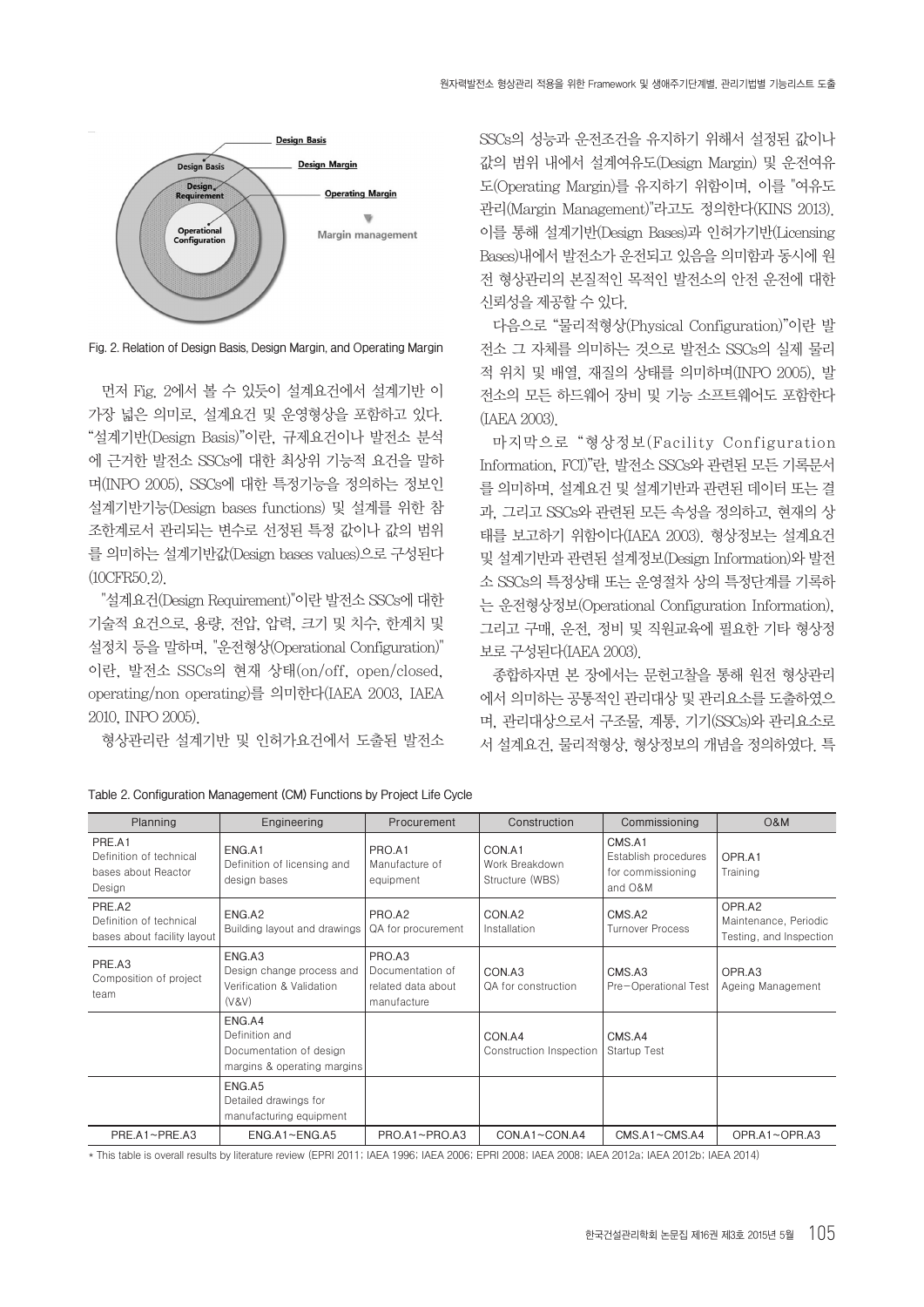히 원전 형상관리에 있어 설계요건과 물리적형상, 그리고 형 상정보와의 일치성을 관리하는 것은 시설물의 안전 및 효율 적 관리에 있어 매우 중요하며, 이를 실현하기 위한 구체적인 방법을 제시하기 위해 다음 장에서는 생애주기단계별·형상 관리기법별 기능리스트를 도출하여 형상관리 개념을 구체화 하였다.

### 4. 생애주기단계별 형상관리 기능리스트

인허가서류는 각각의 단계별로 반드시 제출해야하는 문 서로 이는 발전소의 안전에 근거한 것이며, 원전 형상관리 에 있어 각 생애주기단계별로 항상 인허가절차와 함께 고려 할 필요가 있다. 최종적으로 운영 전 시운전단계에서 EPC 가 Owner/Operator에게 SSCs를 인수하게 되면, 설계요 건과 각종 형상정보, 인허가 서류가 실제 발전소 형상과 일 치하는지 부합성을 검증하는 ITAAC(Inspection Testing and Acceptance Criteria)를 수행하게 되며, 이는 형상통제 (configuration control)에 있어 매우 중요한 의미를 갖는다.

Table 2는 생애주기단계별 형상관리 기능리스트를 정리한 표로, 이는 원자력발전소 생애주기단계별 수행업무와 관련된 문헌을 종합하여 도출한 것이다.

각각을 살펴보면 먼저 초기 기획단계에서는 법규 및 인허 가 요건과 열 출력량 등과 같은 기술적 요건과 함께 산업표 준, 코드를 반영하여 발전소에 대한 전반적인 기술적 기반 을 정의하여야 하며(PRE.A1, PRE.A2), 프로젝트 팀을 구성 할 시 팀별 요구되는 기능에 따라 분류하여 이를 업무프로세 스와 연계하여 정의해야한다(PRE.A3), (EPRI 2008, EPRI 2011, IAEA 2012a). 이는 참여자들 사이의 인터페이스를 정 의하는 것이며(IAEA 2012b), 변경발생 시 변경사항과 관련 되어 있는 모든 참여자와 이들이 수행하여야 하는 역할을 분 배하여 변경사항을 처리하고, 효율적인 정보관리 및 커뮤니 케이션 관리를 하기 위함이다. 또한 기획단계에서는 Reactor vendor와 contractor가 선정되며, Reactor vendor는 인허가 기관으로부터 승인받은 발전소와 관련된 설계요건을 정의해 야한다(EPRI 2011).

다음으로 설계단계에서는 초기기획단계에서 Reactor vendor가 정의한 승인된 설계요건을 바탕으로 계통 레벨에서 설계요건을 구체화하고(ENG.A1), 발전소 building layout 및 각종 계통에 대한 drawings을 작성해야한다(ENG.A2), (EPRI 2008, EPRI 2011). 이때 발전소의 안전성 및 신뢰성을 제공하 기 위해 효율적인 설계변경 프로세스를 수립하여 변경사항에 대한 검토, 확인, 문서화를 통한 승인이 이루어져야하며, 설 계변경검토 및 Verification & Validation(V&V) 결과는 반드 시 문서화되어야한다(ENG.A3), (IAEA 2012a). 또한 설계도 면 작성 시 법규요건, 안전요건, 국가코드 및 국제코드, 표준 을 모두 고려하여 설계요건을 설정해야하며, 발전소 기기들이 신뢰도를 유지하며 안전기능을 수행하기 위해 설계단계에서 설정된 설계요건값 내에서 운영 및 폐로까지 충분한 운전여 유도를 유지할 수 있어야한다(ENG.A3), (IAEA 2012a). 마지 막으로 사고발생위험을 최소화하기 위해 Probabilistic Safety Assessment(PSA)와 같은 엔지니어링 분석도 수행되어야 하 며, 이의 결과를 충분히 고려하여 최종적으로 설계문서가 승 인되면, 기기제작 및 시공을 위한 상세설계가 진행된다(ENG. A4), (EPRI 2008, EPRI 2011, IAEA 2012a).

기기제작단계에서는 설계단계에서 설정된 법규 및 인허가 요건을 기반으로 제작된 아이템이 설계요건과 부합하는지 확 인하기 위해 품질보증계획을 수립해야하며, 기기제작 중에도 품질이 유지되고 있는지 확실히 하기 위해 periodic audits, quality check가 이루어져야한다(PRO.A1, PRO.A2), (IAEA 2012a). 또한 기기 불일치(non-conformance) 내역 및 기기, 자재에 대한 모든 요건을 문서화하고, 최종 품질감사 결과와 실제 제작된 형상이 일치한다는 것을 증명할 수 있는 정보 및 문서도 함께 보존되어야한다(PRO.A3), (IAEA 1996, IAEA 2012a).

시공단계에서는 Work Breakdown Structure(WBS) 상 의 work item과 참여자 사이의 관계를 정의하기 위해 Responsibility Assignment Matrix(RAM)를 작성해야 한다 (CON.A1), (IAEA 2012a). 또한 발전소 구조물, 계통, 기기 (SSCs)가 승인된 시공계획 및 품질보증 절차에 따라 제작, 수 정, 수리되었는지 확인해야 하며(CON.A2, CON.A3), 이 단 계에서는 pressure test, loading and leak tightness test, functional test와 같은 construction inspection이 수행된다 (CON.A4), (EPRI 2008, EPRI 2011, IAEA 2012a).

시운전 단계에서는 시운전 및 운영을 위한 절차를 수립해 야하며 관련 인력을 배치한다(CMS.A1), (IAEA 2012a, IAEA 2014). 또한 이 단계에서는 Pre-operational test가 수행되는 데, construction test라고도 불리며, 발전소의 구조물, 계통, 기기(SSCs)가 설계문서에 기재된 대로 발전소가 관련기능을 수행하는지 시험하는 것이다(CMS.A3), (IAEA 2014). 시험이 완료된 후에는 owner/operator에게 최종적으로 발전소 관 련 모든 history를 담고 있는 정보를 인수(turnover) 하게 되 며(CMS.A2), 연료 장전 후 발전소 운영조직은 출력상승테스 트 및 상업운전을 위한 performance test를 수행하게 된다 (CMS.A4) (IAEA 2012a, IAEA 2014).

마지막으로 운영단계에서는 안전과 관련된 요건을 발전 소가 충족하고 있는지, 발전소에 요구되는 안전기능을 유 지하기 위해 효율적으로 운영되고 있는지 확인하기 위해 정 비(Maintenance), 정기시험(Periodic Testing) 및 정기검사 (Inspection)를 수행하며, 이와 관련된 모든 기록은 문서화되 고, 시스템을 통해 통제되어야 한다(OPR.A2, OPR.A3). 또한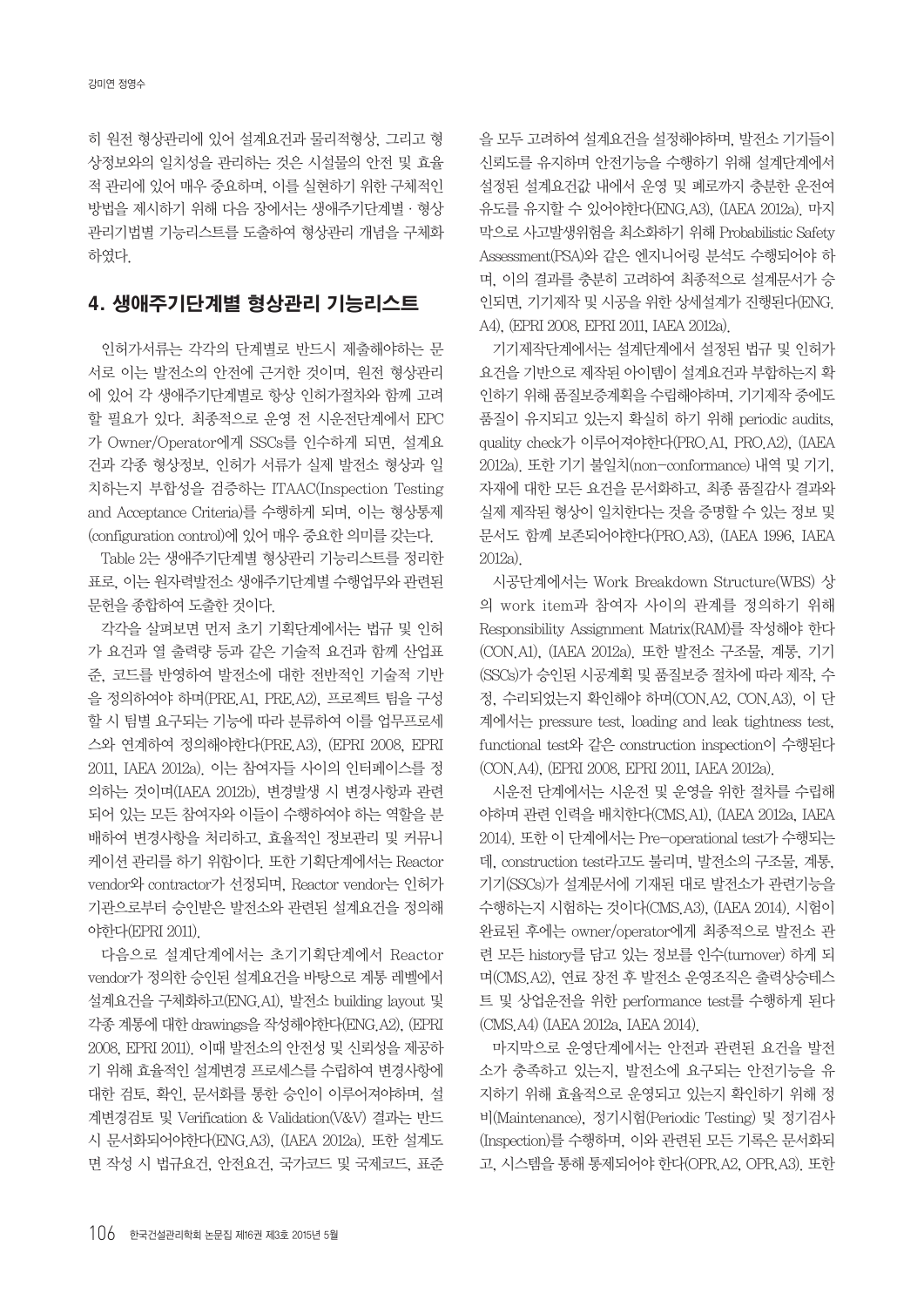운영조직은 모든 정비, 발전소 운영관련 직원을 대상으로 형 상관리 vision, 안전 문화, 발전소의 계통 및 기기에 대한 전 문지식, 발전소의 설계기준·운전제한치, 정비·정기시험· 정기검사 절차, 위험상황 대처 방법 등과 관련된 교육을 수행 하여 사고발생위험을 미연에 방지해야한다(OPR.A1), (EPRI 2011, IAEA 2006, IAEA 2008, IAEA 2014).

종합하자면, 본 연구에서는 원전건설 Framework 개념을 구체화하기 위해 관련 문헌고찰을 통해 생애주기단계별 기 능리스트를 작성하였으며, 기획단계 3개 항목, 설계단계 5개 항목, 구매조달단계 3개 항목, 시공단계 4개 항목, 시운전 단 계 4개 항목, 운영단계 3개 항목을 도출하였다.

### 5. 형상관리기법별 기능리스트

제 3장에서 도출한 원전 형상관리 Framework 요소 중 관 리기법별 문헌고찰을 통해 기법별 기능리스트를 Table 3과 같이 도출하였으며, 본 연구에서는 변경관리, 요건관리, 정보 관리의 경우 각각 6개 항목씩, 인터페이스관리의 경우 3개 항 목을 선정하였다.

**Table 3. Function Lists of Four Techniques for Configuration Management (CM) in NPP**

|     |                           |         | Maintain the conformance of 3 elements<br>MC1. (Design requirement, Physical configuration, |  |  |  |  |  |  |
|-----|---------------------------|---------|---------------------------------------------------------------------------------------------|--|--|--|--|--|--|
| MC. |                           |         | Facility configuration Information)                                                         |  |  |  |  |  |  |
|     |                           | $MC2$ . | Analysis and documentation of planned                                                       |  |  |  |  |  |  |
|     |                           |         | change                                                                                      |  |  |  |  |  |  |
|     | Change                    | MC3.    | Change process based on safety,                                                             |  |  |  |  |  |  |
|     | Management                |         | regulations, economics                                                                      |  |  |  |  |  |  |
|     |                           |         | Engineering analysis such as Probabilistic                                                  |  |  |  |  |  |  |
|     |                           |         | MC4. Safety Assessment (PSA) and Probabilistic                                              |  |  |  |  |  |  |
|     |                           |         | Risk Assessment (PRA)                                                                       |  |  |  |  |  |  |
|     |                           |         | MC5. Linkage and Control with cost and schedule                                             |  |  |  |  |  |  |
|     |                           |         | MC6. Traceability                                                                           |  |  |  |  |  |  |
|     |                           | MR1     | Documentation of design bases, licensing                                                    |  |  |  |  |  |  |
|     | Requirement<br>Management |         | bases                                                                                       |  |  |  |  |  |  |
|     |                           |         | MR2. Industry codes and standards requirements                                              |  |  |  |  |  |  |
| MR. |                           |         | MR3. Economic impact and PRA, PSA results                                                   |  |  |  |  |  |  |
|     |                           |         | MR4. Owner's requirements                                                                   |  |  |  |  |  |  |
|     |                           | MR5.    | Definition and documentation of design                                                      |  |  |  |  |  |  |
|     |                           |         | requirements                                                                                |  |  |  |  |  |  |
|     |                           |         | MR6. Margin management                                                                      |  |  |  |  |  |  |
|     |                           | MD1.    | Documentation of facility data throughout the                                               |  |  |  |  |  |  |
|     |                           |         | entire lifecycle                                                                            |  |  |  |  |  |  |
|     |                           |         | MD2. Linkage with SSCs by numbering                                                         |  |  |  |  |  |  |
| MD. | Information               |         | MD3. Document management system                                                             |  |  |  |  |  |  |
|     | Management                |         | MD4. Traceability                                                                           |  |  |  |  |  |  |
|     |                           |         | MD5. version and rivision management                                                        |  |  |  |  |  |  |
|     |                           |         | MD6. Reconstitution of design documentation                                                 |  |  |  |  |  |  |
|     |                           | M11.    | Organization management                                                                     |  |  |  |  |  |  |
| MI. | Interface<br>Management   |         | MI2. Process control                                                                        |  |  |  |  |  |  |
|     |                           |         | MI3. Program interface                                                                      |  |  |  |  |  |  |

\* This table's contents is overall results by literature review (IAEA 2003; INPO 2005; EPRI 2011; KINS 2013)

#### **5.1 변경관리 (Change Management)**

원전 형상관리에 있어 변경관리 기능리스트를 도출하기 위 해 엔지니어링, 토목, 건축, 원전을 대상으로 한 변경관리관 련 문헌을 비교분석하였으며, 이는 Table 4와 같다.

먼저 엔지니어링 산업의 경우, Carnduff et al.(2004) 에서는 위계구조를 가진 객체 및 버전들의 조합을 형상 (configuration)이라 정의하였으며, 이러한 형상의 진화를 통 제하는 것을 변경 또는 버전관리라 정의하였다. 이러한 개념 을 바탕으로 설계단계를 중심으로 버전관리 관점에서 설계 최종성과품에 대한 품질을 중요하게 다루고 있었다.

건설산업에서의 변경관리 문헌을 살펴보면, 변경관리를 통 한 비용 및 일정관리의 중요성을 강조하고 있었으며, 일부 문 헌에서는 품질관리 관점에서의 변경관리도 중요하게 다루고 있다. 그러나 변경관리를 적용하는 생애주기에 있어서는 설 계 및 시공단계에 국한되어 있었으며, 전 생애주기에 걸쳐 폭 넓게 변경관리를 적용하고 있지 않는 것으로 나타났다.

원전산업에서는 시간, 비용, 품질 관점뿐만 아니라 특히 안 전관점에서 설계요건, 물리적형상, 형상정보와의 일치성을 유지하기 위해 변경관리를 강조하고 있었으며, 생애주기에 있어서는 설계단계부터 구매조달, 시공, 시운전, 운영단계까 지 폭넓게 적용하고 있었고, 특히 운영단계에서의 변경관리 중요성을 강조하고 있었다.

따라서 본 연구에서는 원전 형상관리기법 중 변경관리 에 있어 시간, 비용, 품질뿐만 아니라 특히 원전 안전운영 을 위해 기획단계에서 폐로까지 전 생애주기를 고려해야한 다고 보았다. 또한 원전 변경관리의 가장 본질적인 목적인 설계요건, 물리적형상, 형상정보의 3요소에 대한 일치성 보 장(IAEA 2003, INPO 2005, EPRI 2011, KINS 2013)을 통 한 전 생애주기에 걸친 변경관리는 특히 운영단계에서 정확 한 발전소 정보 및 데이터를 활용함에 그 목적이 있다고 보았 다. 이를 위해 발전소 item에 대한 numbering을 통해 추적 성(Treaceability)을 제공하여 변경발생 시 형상 또는 문서의 status를 실시간으로 추적하는 것이 중요하다(IAEA 2003).

또한 원전 변경관리 프로세스를 살펴본 결과(Fig. 3), 먼저 예상 변경요인을 사전에 규명하고 해당요인의 변경에 따른 안전, 리스크 영향을 분석 및 평가하여 대안을 문서화해야한 다(IAEA 2003). 여기서 의미하는 예상 변경요인이란 IAEA (2003)에서는 지진, 홍수, 동결, 화재 등의 요인에 따른 변경 에 대해 다루고 있었으며, IAEA (2001)에서는 내부적/외부적 요인으로 분류하여 내부적요인의 경우 성능개선 등에 따른 설계변경을, 외부적요인의 경우 법규변경 또는 정치적 이유 로 인한 변경, 규제완화 등에 따른 변경에 대해 다뤘다.

다음 단계로는 프로젝트 수행 중 변경사항이 발생했을 때, 변경대안에 대한 평가가 진행되며 세부단계로는 변경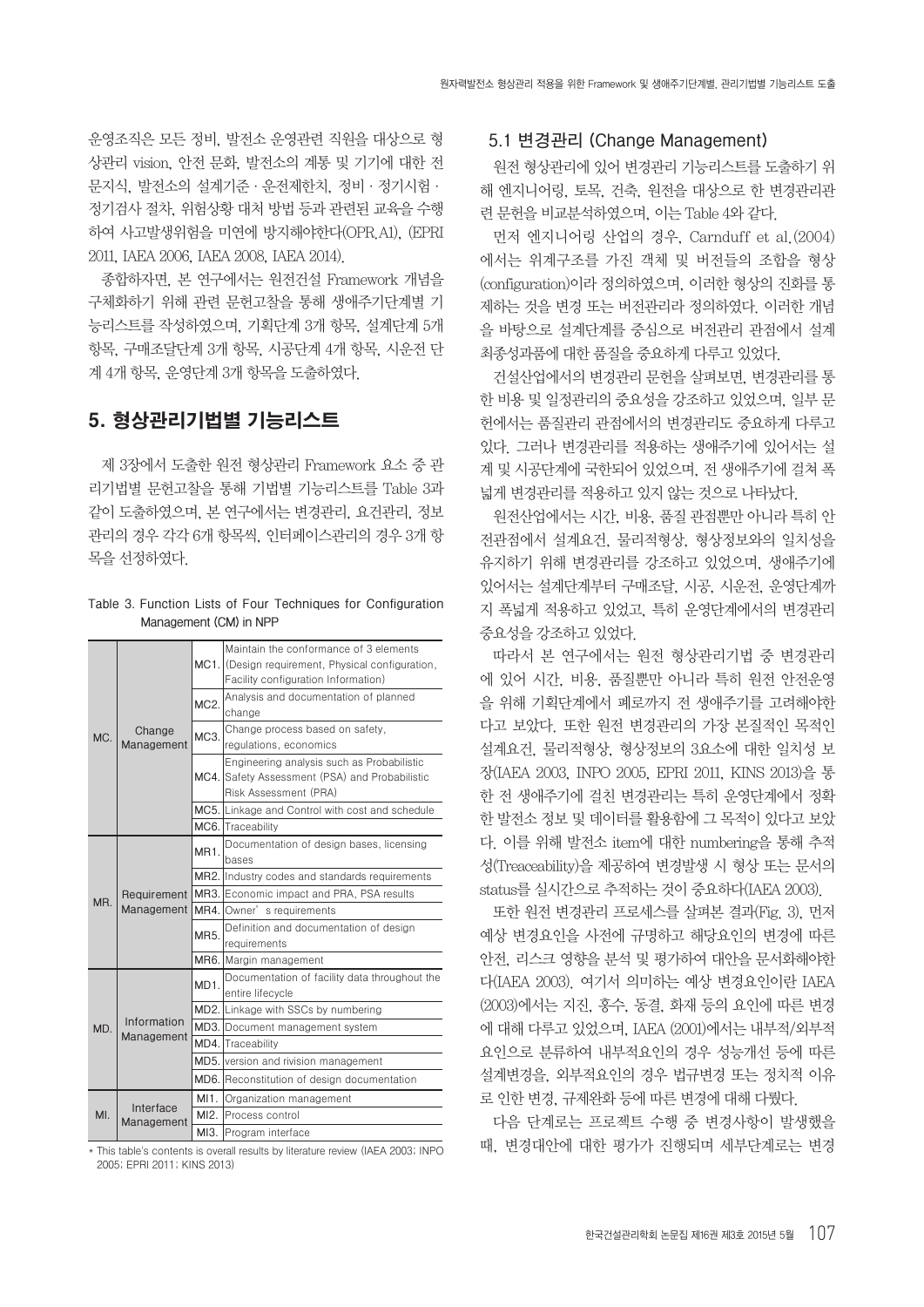**Table 4. Literature Review of Change Management**

| $\bullet$ focused<br>© covered<br>mentioned |                 | Carnduff et al.<br>(2004) | <b>MBTA</b><br>(2011)    | Lee et al.<br>(2005)     | Zhao et al.<br>(2010)    | Keane<br>(2010)                 | Steinberg<br>et al. (2010) | <b>IAEA</b><br>(2001)    | <b>INPO</b><br>(2005)           | <b>EPRI</b><br>(2011)    | Kang<br>and Jung<br>(2015) |
|---------------------------------------------|-----------------|---------------------------|--------------------------|--------------------------|--------------------------|---------------------------------|----------------------------|--------------------------|---------------------------------|--------------------------|----------------------------|
| Area                                        |                 | Engineering               | Civil<br>Engineering     | Architecture             | Architecture             | Architecture                    | Architecture               | <b>NPP</b>               | <b>NPP</b>                      | <b>NPP</b>               | <b>NPP</b>                 |
| Time                                        |                 |                           |                          | Ō                        | Ċ                        |                                 |                            | $\circledcirc$           | $\overline{\phantom{a}}$        |                          | $\bullet$                  |
| Purpose                                     | Cost            |                           |                          | O                        | U                        |                                 |                            | $\circledcirc$           | $\circledcirc$                  | $\hspace{0.05cm}$        |                            |
|                                             | Quality         | Ō                         |                          | $\bullet$                |                          | Ō                               | $\qquad \qquad$            | $\circledcirc$           | $\circledcirc$                  | $\circledcirc$           |                            |
|                                             | Safety          | -                         | $\overline{\phantom{a}}$ | $\overline{\phantom{a}}$ | -                        | $\hspace{0.05cm}$               | $\hspace{0.05cm}$          | $\bullet$                | $\bullet$                       | <b>e</b>                 |                            |
|                                             | Planning        |                           | $\hspace{0.05cm}$        | $\overline{\phantom{0}}$ | $\overline{\phantom{0}}$ | $\hspace{0.05cm}$               | $\qquad \qquad$            | $\overline{\phantom{0}}$ | $\hspace{0.05cm}$               | $\overline{\phantom{m}}$ | $\bullet$                  |
|                                             | Engineering     | (version mgmt.)           |                          |                          | -                        |                                 |                            | $\bullet$                |                                 |                          |                            |
|                                             | Procurement     | -                         |                          | $\overline{\phantom{a}}$ | $\hspace{0.05cm}$        | $\hspace{0.05cm}$               | $\hspace{0.05cm}$          | $\bullet$                | $\hspace{0.05cm}$               | $\bullet$                |                            |
| Lifecycle                                   | Construction    | -                         |                          |                          | $\bullet$                |                                 |                            | $\bullet$                | w                               |                          |                            |
|                                             | (Commissioning) |                           | $\overline{\phantom{a}}$ |                          | -                        | $\overline{\phantom{a}}$        | $\overline{\phantom{a}}$   | $\bullet$                | O                               | 0                        |                            |
|                                             | <b>O&amp;M</b>  | -                         | $\overline{\phantom{a}}$ | $\overline{\phantom{a}}$ | $\overline{\phantom{0}}$ | $\overline{\phantom{a}}$        | $\overline{\phantom{a}}$   | $\star$                  | $\star$                         | $\star$                  | $\star$                    |
|                                             | Disposal        |                           | $\qquad \qquad$          | $\hspace{0.05cm}$        | $\qquad \qquad$          | $\hspace{0.1mm}-\hspace{0.1mm}$ | $\hspace{0.05cm}$          | $\qquad \qquad$          | $\hspace{0.1mm}-\hspace{0.1mm}$ | $\overline{\phantom{m}}$ |                            |

대안에 대한 우선순위 선정 및 변경대안에 대한 리스크분석 이 이루어져야한다 (IAEA 2001, IAEA 2003). 먼저, 변경대 안에 대한 우선순위 선정에 있어 안전성, 법규, 유지관리 요 건, 운영 경제성, 폐기물 처리 등의 정보를 검토 및 활용하 여 변경대안에 대한 우선순위를 선정해야한다 (IAEA 2003). 이후 리스크분석단계에서는 먼저 리스크인자를 식별하여 Probabilistic Safety Assessment(PSA), Probabilistic Risk Assessment(PRA)를 통해 도출된 리스크인자들에 대한 리 스크 발생가능성, 영향도, 비용영향평가 분석이 이루어진다. IAEA(2001)에 따르면 Safety, Environment, Operational Conditions, Customer Satisfaction, Commercial Performance, Technical Capability, Public Perception, Legal Compliance, Social과 관련된 총 9가지 카테고리에 따 라 리스크 인자를 식별하도록 정의하였다.

이러한 리스크평가 결과를 바탕으로 변경대안을 선정하고 Change request를 발행하게 되며(IAEA 2003), 이후 변경계 획에 따라 변경사항 처리 후에도 변경을 감시하고 통제하여 지속적인 피드백을 통해 변경프로세스의 개선이 이루어져야 한다(IAEA 2003).



**Fig. 3. Change process**

따라서 본 연구에서는 위에서 서술한 관련 문헌고찰을 통 해 원전 형상관리기법 중 변경관리의 세부기능리스트로서 MC1~MC6까지 총 6개 항목을 선정하였다(Table 3).

#### **5.2 요건관리 (Requirement Management)**

원전 형상관리에 있어 요건관리 기능리스트를 도출하기 위 해 건축 및 플랜트를 대상으로 하는 문헌고찰을 통해 요건관 리의 개념을 살펴보았다.

일반적으로 건축 및 일부 플랜트 문헌에서 의미하는 요건 관리는 요구사항관리라고도 하며, 발주자 요구사항을 관리 하기 위한 목적으로 초기기획단계 및 설계단계에서 발주자의 요구사항을 정의하고 이에 따라 설계가 진행되도록 관리하는 업무로 정의하고 있다(Cho et al. 2007, Yoo et al. 2006). 그 러나 이는 원전산업에서 의미하는 요건관리 개념의 극히 일 부분에 해당하는 것으로, 이의 개념을 적용하기에는 어려움 이 있었다.

따라서 원전을 대상으로 하는 요건관리 문헌을 살펴본 결 과(Table 5), Ryu et al.(2013)를 제외하고는 원전 요건관리에 대해 연구한 문헌은 극히 드물었으며, 대부분의 문헌이 형상 관리라는 범주 안에서 하나의 기법으로서 요건관리를 정의하 고 있었다.

요건관리 목적에 있어 형상관리와 동일하게 안전관리의 빈 도가 가장 높았으며, 앞선 일반 건축/플랜트 문헌에서 요건 관리의 활용목적 중 가장 빈도가 높았던 발주자요건관리에 대해 원전 요건관리에서는 중요도가 낮은 것으로 나타났다. 또한 요건관리를 통해 전 생애주기에 걸쳐 요건의 일치성을 유지하고, 변경발생 시 안전성 및 리스크영향에 따른 분석기 준으로서 의사결정을 하기 위한 변경관리 및 기준선관리 관 점에서의 요건관리를 강조하는 문헌도 있었다.

요건을 정의하는 참여자 관점에서는 전 생애주기에 걸쳐 발주자/원전운영자 및 EPC, Supplier가 모두 요건을 정의 및 문서화해야하며, 요건을 활용하는 참여자 관점에서는 정의된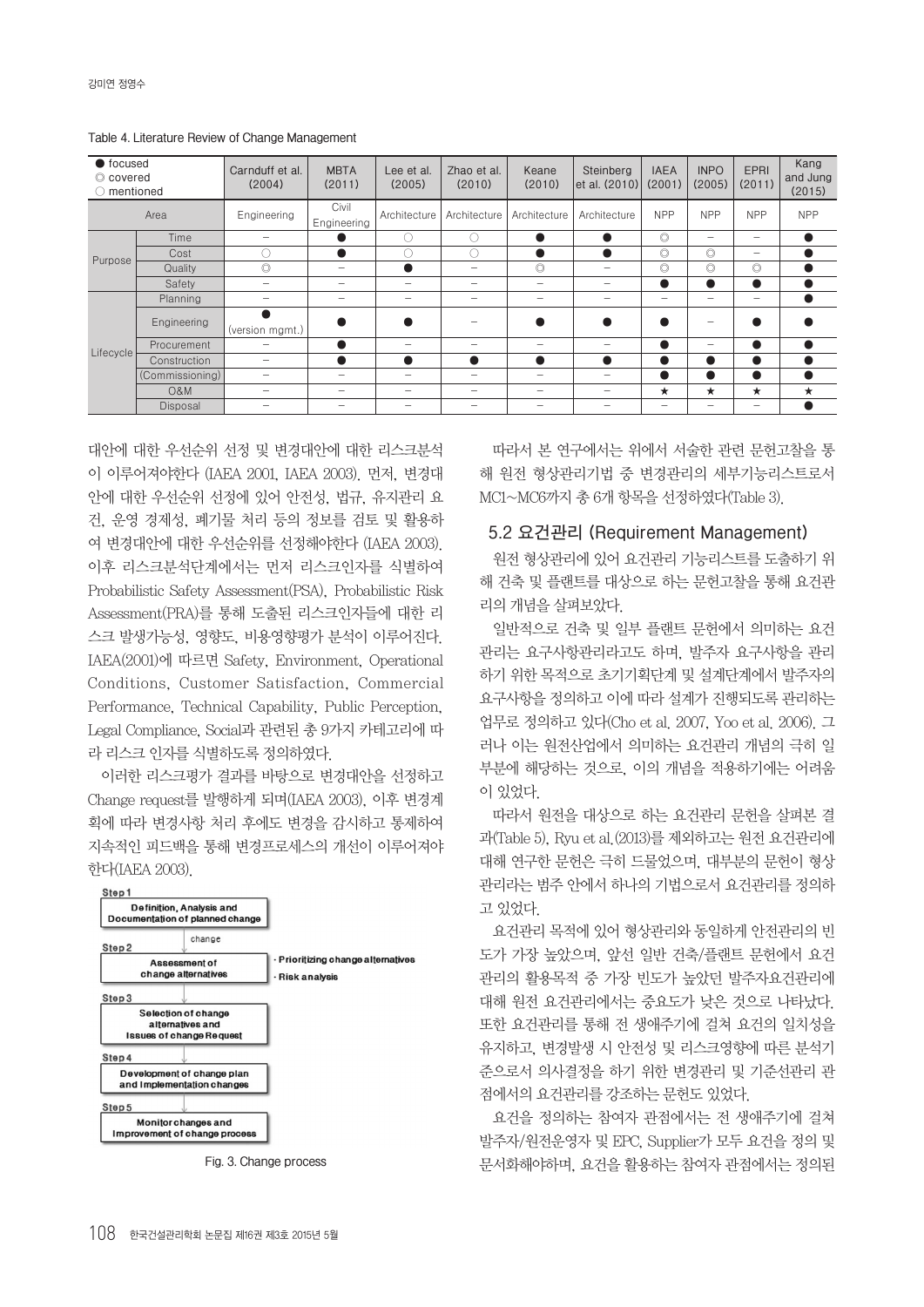| <b>O</b> focused |                          |              |                                                                                |                    |                             |                                 |  |
|------------------|--------------------------|--------------|--------------------------------------------------------------------------------|--------------------|-----------------------------|---------------------------------|--|
| © covered        |                          |              | <b>INL</b>                                                                     | <b>INPO (2005)</b> | <b>EPRI</b>                 | Ryu et al.                      |  |
|                  | mentioned                |              | (2008)                                                                         |                    | (2011)                      | (2013)                          |  |
|                  | Area                     |              | <b>NPP</b>                                                                     | <b>NPP</b>         | <b>NPP</b>                  | <b>NPP</b>                      |  |
|                  | Owner-Req.               |              | ●                                                                              | 0                  | О                           | $\overline{\phantom{0}}$        |  |
|                  | Mgmt.                    |              |                                                                                |                    |                             |                                 |  |
| Objective        | Safety Mgmt.             |              |                                                                                | $\bullet$          | 0                           | 0                               |  |
|                  | Change Mgmt.             |              |                                                                                |                    | ●                           |                                 |  |
|                  | Baseline Mgmt.           |              | $\overline{\phantom{0}}$                                                       | L.                 | $\overline{\phantom{0}}$    | 0                               |  |
| Partici-         | Owner/Operator           |              | ●                                                                              |                    | $\bullet$                   | O                               |  |
| pant             | EPC                      |              | O                                                                              |                    |                             |                                 |  |
|                  | Supplier                 |              |                                                                                |                    |                             |                                 |  |
|                  | Planning                 |              |                                                                                |                    |                             |                                 |  |
|                  | Engineering              |              | $\bullet$ (Develop)                                                            | L,                 | $\bullet$ (Develop)         |                                 |  |
|                  | Procurement              | 0 (          | $\hspace{0.1mm}-\hspace{0.1mm}$<br>$\lambda$                                   | -                  | O(V 8V)                     | $\equiv$                        |  |
| Lifecycle        | Construction             |              | $\bigcirc$ ( $-$<br>$\rightarrow$                                              |                    | O(V 8V)                     |                                 |  |
|                  | (Commissioning)          |              | $\bigcirc$ (V &V)                                                              |                    | © (ITAAC)                   |                                 |  |
|                  | <b>O&amp;M</b>           |              | $\bullet$ (Use)                                                                |                    | $\bullet$ (Use)             | $\overline{\phantom{0}}$        |  |
|                  | Disposal                 | O            | $\overline{ }$                                                                 |                    |                             |                                 |  |
|                  |                          | Top<br>Level | Mission<br>Need<br>Program<br>End User<br>Public<br>$-$ Private<br>Partnership |                    | Owner<br>Requirement        |                                 |  |
|                  |                          |              | Regulatory<br>Functional<br>Requirement                                        | Design Basis       | Design Bases                | Top-Tier<br>Requirement<br>(법규, |  |
|                  |                          |              |                                                                                |                    | Licensing                   | 설계기반)                           |  |
|                  | <b>RM Classification</b> |              |                                                                                |                    | <b>Bases</b>                |                                 |  |
|                  | Criteria                 |              |                                                                                |                    | Industry                    |                                 |  |
|                  |                          |              |                                                                                |                    | Codes/                      |                                 |  |
|                  |                          |              |                                                                                |                    | Standards                   |                                 |  |
|                  |                          |              |                                                                                |                    | Economic                    |                                 |  |
|                  |                          |              |                                                                                |                    | Impact                      |                                 |  |
|                  |                          |              | Technical                                                                      |                    |                             |                                 |  |
|                  |                          |              | Requirement                                                                    | Design             | Design                      | SSC                             |  |
|                  |                          |              | / Design                                                                       | Requirement        | Requirement                 | Requirement                     |  |
|                  |                          |              |                                                                                |                    |                             |                                 |  |
|                  |                          |              | Requirement                                                                    |                    |                             |                                 |  |
|                  |                          |              |                                                                                | Operational        | Operational                 |                                 |  |
|                  |                          |              |                                                                                |                    | Configuration Configuration |                                 |  |

**Table 5. Literature Review of Requirement Management**

설계요건은 특히 O&M단계에서 부품교체나 사고발생 시 의 사결정 지원을 위한 것이라는 점에서 발주자 및 원전운영자 관점의 요건이라는 것으로 분석된다.

요건관리 생애주기 관점에서는 많은 문헌에서 설계 및 운 영단계에서 요건관리의 중요성을 강조하고 있었으며, 특히 운영단계에서의 요건의 활용을 위해 초기 설계단계에서부 터 요건을 정의하고 이를 문서화하여 구매조달, 시공, 시운 전단계까지 실제 발전소와 요건정보가 일치하는지 확인하는 Verification & Validation(V&V)이 중요하다는 것을 알 수 있 었다.

다음은 요건관리 분류기준에 있어서는 다수의 문헌에서 최 상위 요건으로서 법규나 인허가, 산업표준과 같은 요건보다 는 발전소 운영목표나 사용자 요건, 발전소 건설로 인한 공 공-민간 파트너십 요건 등을 강조하고 있었으며, 법규제나 인허가, 산업표준과 같은 상위요건은 고려하고 있지 않았다. 따라서 본 연구에서는 미국의 형상관리에 관한 규제체계에

대해 법적근거를 두고 있는 10CFR을 고려한 EPRI(2011)에서 의 분류를 기준으로 연구를 진행하였으며, 원전 형상관리에 있어 "요건관리(Requirement Management)"란, 원전의 안 전성 확보를 위해 설계 및 인허가기반, 산업규격 및 표준, 경 제적 영향 분석을 근거로 발주자 요구사항까지 고려하여 설 계요건을 정의 및 문서화하고, 전 생애주기에 걸쳐 물리적형 상과 형상정보와의 일치성을 유지하도록 관리하는 기법이라 정의하였다.

종합하자면, 앞선 원전 형상관리 Framework 개념을 구체 화하기 위해 요건관리관련 문헌고찰을 통해 원전 형상관리기 법 중 요건관리의 세부기능리스트로서 MR1~MR6까지 총 6 개 항목을 선정하였다(Table 3).

#### **5.3 정보관리 (Information Management)**

HM Global(2010)에 따르면, 정보관리는 문서관리와 전자 문서관리를 모두 포함하고 있는 개념으로 원전 형상관리에 있어 "정보관리(Information Management)"는 전 생애주기 에 걸쳐 발전소와 관련된 모든 형상정보를 정의하고, 물리적 형상과 설계요건과의 일치성을 유지시키는 것으로, 원전 안 전을 중심으로 우선순위 도출, 정보연계 및 시스템화를 통 해 변경발생 시 추적관리가 가능해야한다(IAEA 2003, EPRI 2011).

특히 원전 정보관리에 있어 가장 중요한 것은 설계기반 및 인허가기반 정보를 초기 설계단계부터 효율적으로 관리하 는 것이 중요하며, 이를 통해 Operator가 복잡한 법률적 문 제로부터 리스크를 방지하고 이를 미연에 예방함으로써 비 용절감 효과를 가져올 수 있다(EPRI 2009). 또한 설계단계 에서 생성된 많은 정보들은 시공단계보다는 40-60년의 원 전 운영동안 더 많은 영향을 미치기 때문에 Information Handover 및 Interoperability가 중요하며(EPRI 2009), 이를 위해 numbering을 통해 발전소 SSCs와 문서와의 연계가 요 구된다(IAEA 2003). 이와 더불어 문서관리시스템을 구축하 여 변경사항에 대해 문서의 모든 버전과 revision, history를 저장함과 동시에 변경발생 시 추적성도 부여해야한다(IAEA 2003). 마지막으로 변경발생 시 의사결정 지원을 위해 발전 소와 관련된 모든 정보 및 문서를 안전 중요도에 따라 우선순 위를 선정하는 것이 중요하며(EPRI 2009), IAEA(2003)에 따 르면 Fig. 4에서 볼 수 있듯이 안전 중요도, 리스크 중요도, 문서활용빈도, 복잡성, 수정빈번도, 운영단계 중요도에 따라 발전소 관련 모든 문서의 중요도를 평가하여 설계문서의 재 구성(reconstitution)을 강조하였다.

종합하자면, 앞선 원전 형상관리 Framework 개념을 구체 화하기 위해 정보관리관련 문헌고찰을 통해 원전 형상관리기 법 중 정보관리의 세부기능리스트로서 MD1~MD6까지 총 6 개 항목을 선정하였다(Table 3).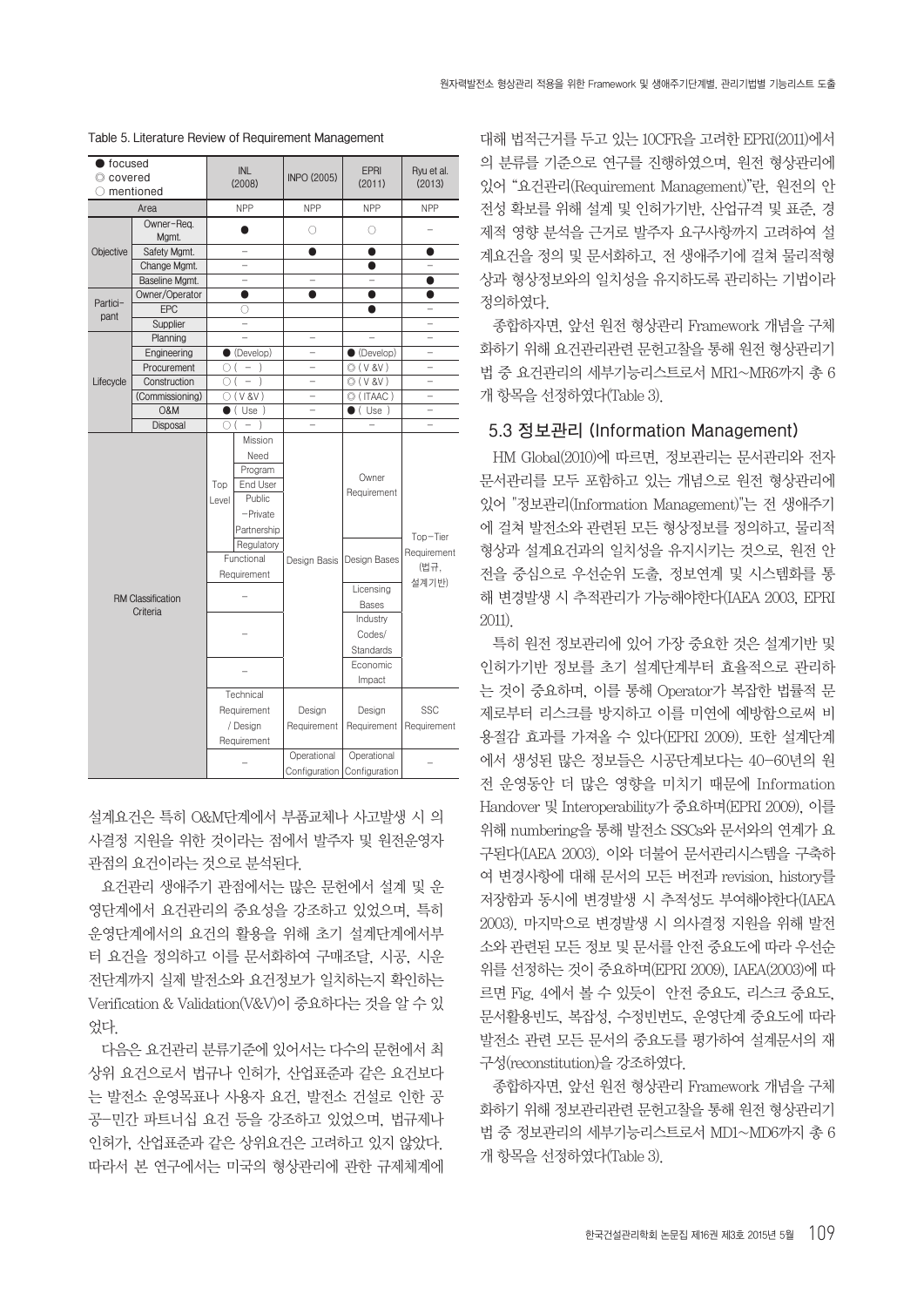|                                         | <b>Safety</b> | <b>Risk</b><br><b>Signification Significance</b> |         | <b>Number of Accesses</b> |          | <b>SSCs</b><br><b>Complexity</b> | <b>Number of</b><br><b>Modification</b> |             | <b>Operational</b><br><b>Significance</b> |
|-----------------------------------------|---------------|--------------------------------------------------|---------|---------------------------|----------|----------------------------------|-----------------------------------------|-------------|-------------------------------------------|
| Document                                | Safety        | Risk                                             |         | <b>Number of Accesses</b> |          | SSCs <sup>3</sup>                | <b>Number of Modification</b>           | Operational |                                           |
|                                         | Significance  | Significance                                     | Per Day | Per Month                 | Per Year | Complexity                       | Per Month                               | Per Year    | Significance                              |
| <b>System Description</b>               |               |                                                  |         |                           |          |                                  |                                         |             |                                           |
| System<br>Diagram/P+ID                  |               |                                                  |         |                           |          |                                  |                                         |             |                                           |
| <b>Piping Calculation</b><br>Isometric  |               |                                                  |         |                           |          |                                  |                                         |             |                                           |
| <b>Piping Fabrication</b><br>Isometric  |               |                                                  |         |                           |          |                                  |                                         |             |                                           |
| Civil Plans                             |               |                                                  |         |                           |          |                                  |                                         |             |                                           |
| <b>Steel Structure</b><br>Plan          |               |                                                  |         |                           |          |                                  |                                         |             |                                           |
| Operational<br>Handbook                 |               |                                                  |         |                           |          |                                  |                                         |             |                                           |
| <b>I&amp;C Diagrams</b>                 |               |                                                  |         |                           |          |                                  |                                         |             |                                           |
| Component<br>Specification              |               |                                                  |         |                           |          |                                  |                                         |             |                                           |
| <b>Weld Inspection</b><br>Specification |               |                                                  |         |                           |          |                                  |                                         |             |                                           |
| X-ray Diagrams                          |               |                                                  |         |                           |          |                                  |                                         |             |                                           |
| Ultrasonic<br><b>Inspection Results</b> |               |                                                  |         |                           |          |                                  |                                         |             |                                           |



#### **5.4 인터페이스관리**

인터페이스관리는 미국 CII에서 시작된 개념으로(CII 2012), 조직 간의 물리적 업무흐름을 규정하여 참여자간 정보 및 시스템 상호교환을 위한 새로운 형태의 사업관리체계를 의미한다(Steinberger 2011, Khadimally 2011).

원전 형상관리를 위한 인터페이스관리는 초기기획단계에 발전소 생애주기단계별 수행업무에 따라 조직을 분류하고 (IAEA 2003, EPRI 2011), 참여자 간 key role을 부여하는 조 직관리가 요구된다(IAEA 2003). 또한 발전소 전 생애주기동 안 발생되는 변경사항에 대한 프로세스 간 인터페이스를 통 제하고, 참여자간 수행 activity와 변경정보 사이의 인터페이 스 통제 및 관련속성 정의를 위한 프로그램 인터페이스가 이 루어져야 한다(IAEA 2003).

따라서 본 연구에서는 원전 형상관리기법 중 인터페이스관 리의 세부기능리스트로서 MI1~MI3까지 총 3개 항목을 선정 하였다(Table 3).

### 6. 결론

형상관리는 1950년대 미 국방성에서 시작되어 소프트웨 어, 엔지니어링, 건설을 거쳐 원전 산업으로 개념이 발전되어 왔다. 그러나 아직까지 국내는 물론 해외에서도 형상관리에 대한 프로세스 및 절차가 미흡하며, 형상관리라는 모호한 개 념으로 실제 원전사업에 이의 개념을 적용하기에는 어려움이 있었다.

따라서 본 연구에서는 문헌고찰을 통해 형상관리를 활용하 고 있는 각 분야별로 관리목적, 관리기법, 생애주기 관점에서 형상관리 개념을 비교분석하였으며, 그 결과 형상관리 활용 목적에 있어서 원전산업의 경우 특히 안전 및 품질보증에 대 한 중요성을 강조하고 있었으나, 타 산업에 비해 원가 및 공 정관리와의 연계성은 부족한 것으로 나타났다. 또한 형상관 리기법에 있어서는 모든 산업에서 공통적으로 변경, 요건, 정 보, 인터페이스관리를 주요기법으로 언급하고 있었으며, 원 전산업에서는 특히 변경사항에 대한 추적관리를 위한 소프트

웨어 형상관리와 참여자들 사이의 수행업무를 정의하는 작업 관리의 중요도도 높은 것으로 나타났다. 형상관리 적용생애 주기에 있어서는 엔지니어링, 건축, 토목뿐만 아니라 원전산 업에서도 설계 및 시공단계에서의 변경관리를 중심으로 형상 관리를 활용하고 있었으며, 이를 초기 기획 단계부터 설계, 기기제작, 시공, 시운전, 운영, 폐로까지 적용범위를 확대할 필요가 있었다.

또한 원전을 대상으로 하는 문헌고찰을 통해 공통적으로 다루고 있는 형상관리대상 및 관리요소를 도출하였으며, 관 리대상으로 발전소의 구조물, 계통, 기기(SSCs)와 관리요소 로서 설계요건, 물리적형상, 형상정보의 3요소에 대해 개념 을 정의하였다. 도출된 원전 형상관리 Framework 개념을 구 체화하기 위해 생애주기단계별 형상관리 기능리스트로서 기 획단계 3개 항목, 설계단계 5개 항목, 구매조달단계 3개 항 목, 시공단계 4개 항목, 시운전단계 4개 항목, 운영단계 3개 항목을 도출하였으며, 원전 형상관리를 위한 관리기법으로서 선정된 4가지 기법에 대해 기법별 문헌고찰을 통해 기능리스 트 항목을 제시하였으며, 변경관리, 요건관리, 정보관리 각각 6개 항목씩, 인터페이스관리 3개 항목을 도출하였다.

특히 문헌고찰 결과 형상관리의 효율적인 활용을 위 해 발전소와 관련된 모든 SSCs 항목과 관련 문서에 대해 numbering을 통해 자동연계 및 시스템화함으로써 변경발생 시 추적성(Traceability)을 제공하는 것이 중요하다는 것을 알 수 있었다.

종합하자면 본 연구에서 도출한 원전 형상관리 Framework는 문헌고찰을 통해 분석된 현행 원전 산업계에 서의 형상관리 활용에 있어 개념 및 프로세스, 절차의 미흡을 보완하기 위해 기존의 형상관리 개념을 전 생애주기로 확대 시켜 원전 산업에 적합하도록 새롭게 재정의하였다. 또한 도 출한 형상관리 개념을 실무적 차원에서 활용할 수 있도록 4 가지 관리기법(변경, 요건, 정보, 인터페이스관리) 및 생애주 기단계별 형상관리 수행방법에 대해 각각의 항목별로 제시하 여 개념을 구체화하였다.

추후 연구방향으로는 본 연구에서 도출된 형상관리기법 별·생애주기단계별 기능리스트에 대한 평가요소를 도출하 여 원전 형상관리 Framework의 관리대상인 발전소의 구조 물, 계통, 기기 (SSCs)별 중요도 평가를 진행하여 실제 원전 사업 수행 시 SSCs별 형상관리 적용 우선순위를 도출하여 형 상관리 가이드라인을 제시하고자 한다. 또한 발전소의 안전 에 대한 신뢰도를 제공하기 위해 전 생애주기에 걸친 모든 설 계정보, 품질문서, 구매문서, 그리고 교체이력, 정비 등과 관 련된 운전형상정보를 철저히 관리하기 위한 형상관리시스템 개발에 대한 연구가 진행될 것이며, 이는 원전 사업관리, 생 애주기관리를 위한 실무적 차원에서의 효율적인 관리도구로 활용될 수 있을 것이다.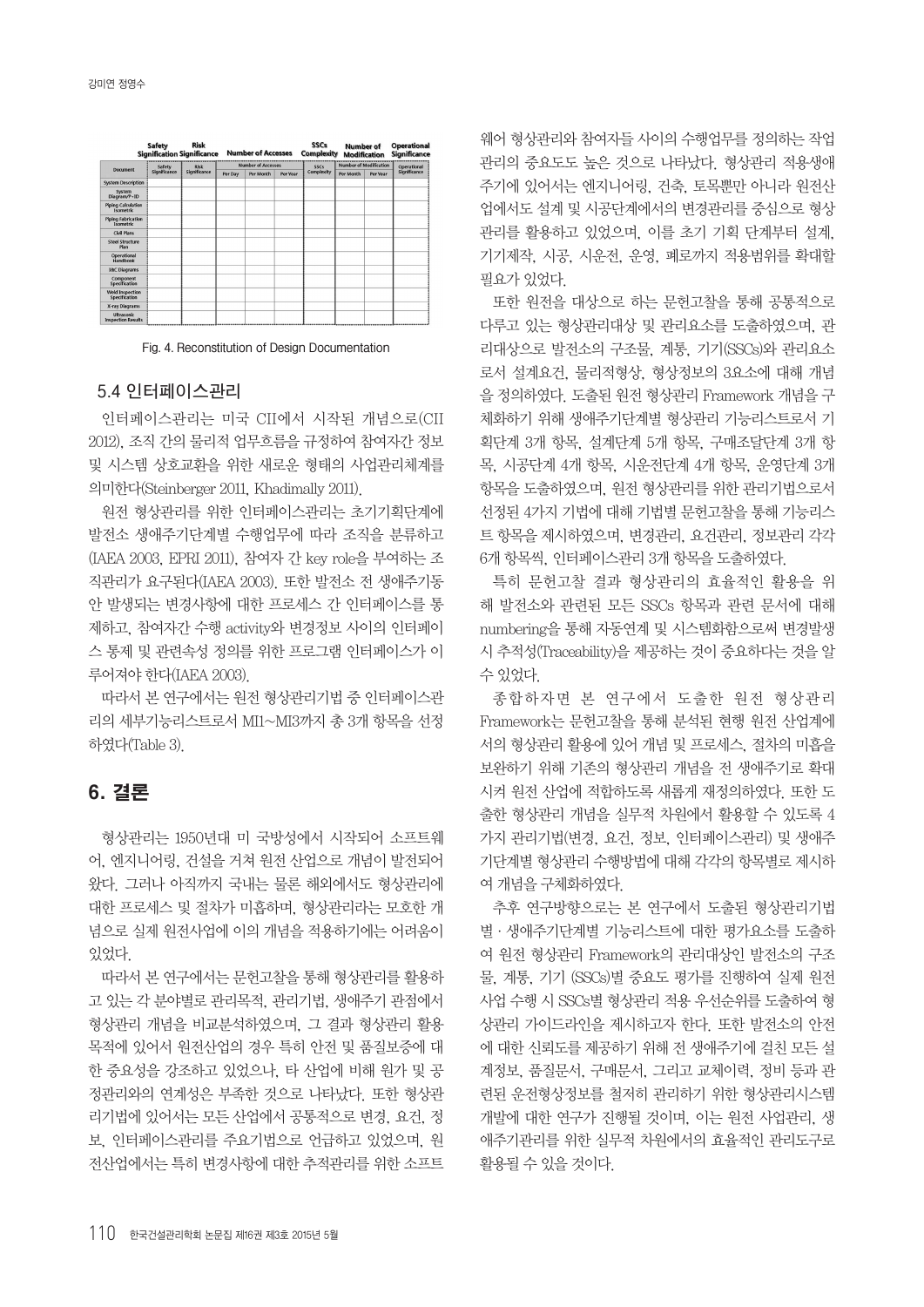# 감사의 글

본 연구는 2014년도 정부(미래창조과학부)의 재원으로 한 국연구재단의 지원을 받아 수행된 '기초연구사업' (No. NRF-2014R1A2A2A01006984) 결과의 일부임.

### References

- Admiari, A. R. and Williams, T. P. (2010). "A study of configuration management implementation in the construction industry", Rutgers University.
- Bersoff, E. H. (1984). "Elements of software configuration management", IEEE Transactions on Software Engineering, 10(1), pp. 79-87.
- Burgess, T. F., Mckee, D. and Kidd, C. (2005). "Configuration management in the aerospace industry: a review of industry practice", International Journal of Operations & Production Management, 25(3), pp. 290-301.
- Carnduff, T. W. and Goonetillake, J. S. (2004). "Configuration management in evolutionary engineering design using versioning and integrity constraints", Advances in Engineering Software, 35(3), pp. 161-177.
- Cho, S., Lee, J. and Chun, J. (2007). "Constitution of the Client's Requirements Definition Model according to Value Characteristic in Pre-design Phase", Journal of the Seismic Retrofitting & Remodeling Research Center (SRRC), 5(1), pp. 51-57.
- DOD (2001). "MIL-HDBK-61A Configuration Management Guidance", Department of Defense (DoD), MIL-HDBK-61A Configuration Management Guidance.
- EPRI (2008). "Program on Technology Innovation: New Plant Deployment Program Model", Final Report.
- EPRI (2011). "Elements of Pre-Operational and Operational Configuration Management for a New Nuclear Facility", Technical Report, 1022684.
- HM Global (2010). "Construction Management A to Z", Bomoondang, Seoul, Korea.
- IAEA (1996). "Management of procurement activities in a nuclear installation", IAEA-TECDOC-919.
- IAEA (2001). "Managing change in nuclear utilities", IAEA-TECDOC-1226.
- IAEA (2003). "Configuration management in nuclear

power plants", IAEA-TECDOC-1335.

- IAEA (2006). "Maintenance, Periodic Testing and Inspection of Research Reactors", No. NS-G-4.2.
- IAEA (2008). "Commissioning for Nuclear Power Plants\_ Training and Human Resource Considerations", No. NG-T-2.2.
- IAEA (2010). "Information Technology for Nuclear Power Plant CM", IAEA-TECDOC-1651.
- IAEA (2012a). "Project Management in Nuclear Power Plant Construction: Guidelines and Experience",  $NP-T-2.7$
- IAEA (2012b). "Safety of Nuclear Power Plant: Design", No. SSR-2/1.
- IAEA (2014). "Commissioning for Nuclear Power Plants", No. SSG-28.
- IEEE (1990). "IEEE standard glossary of software engineering terminology", IEEE Std 610.12-1990.
- INL (2008). "Next Generation Nuclear Plant System Requirements Manual", Idaho National Laboratory (INL), INL/EXT-07-12999.
- INPO (2005). "Configuration Management Process Description", Process Description AP-929 1 Revision.
- ISO (2003). "Quality management systems Guidelines for configuration management (ISO 10007)", International Organization for Standardization (ISO).
- ISO (2005) "Quality management systems Fundamentals and vocabulary (ISO 9000)", International Organization for Standardization (ISO).
- Keane, P., Sertyesilisik, B., and Ross, A. D. (2010). "Variations and change orders on construction projects", Journal of Legal Affairs and Dispute Resolution in Engineering and Construction, 2(2), pp. 89-96.
- KINS (2013). "Study on Establishment of Regulation Policy for the Reinforcement of Configuration Management and Application in Nuclear Power Plants", Korean Institute of Nuclear Safety (KINS), No. KINS/GR-546.
- Ko, H. and Park, H. (2009). "A Study of Development of Change Process for Configuration Management in Construction Project Management", Journal of The Korean Society of Civil Engineering, KSCE, 29(1), pp. 81-89.
- Lee, S., Peña-Mora, F., and Park, M. (2005). "Quality and change management model for large scale